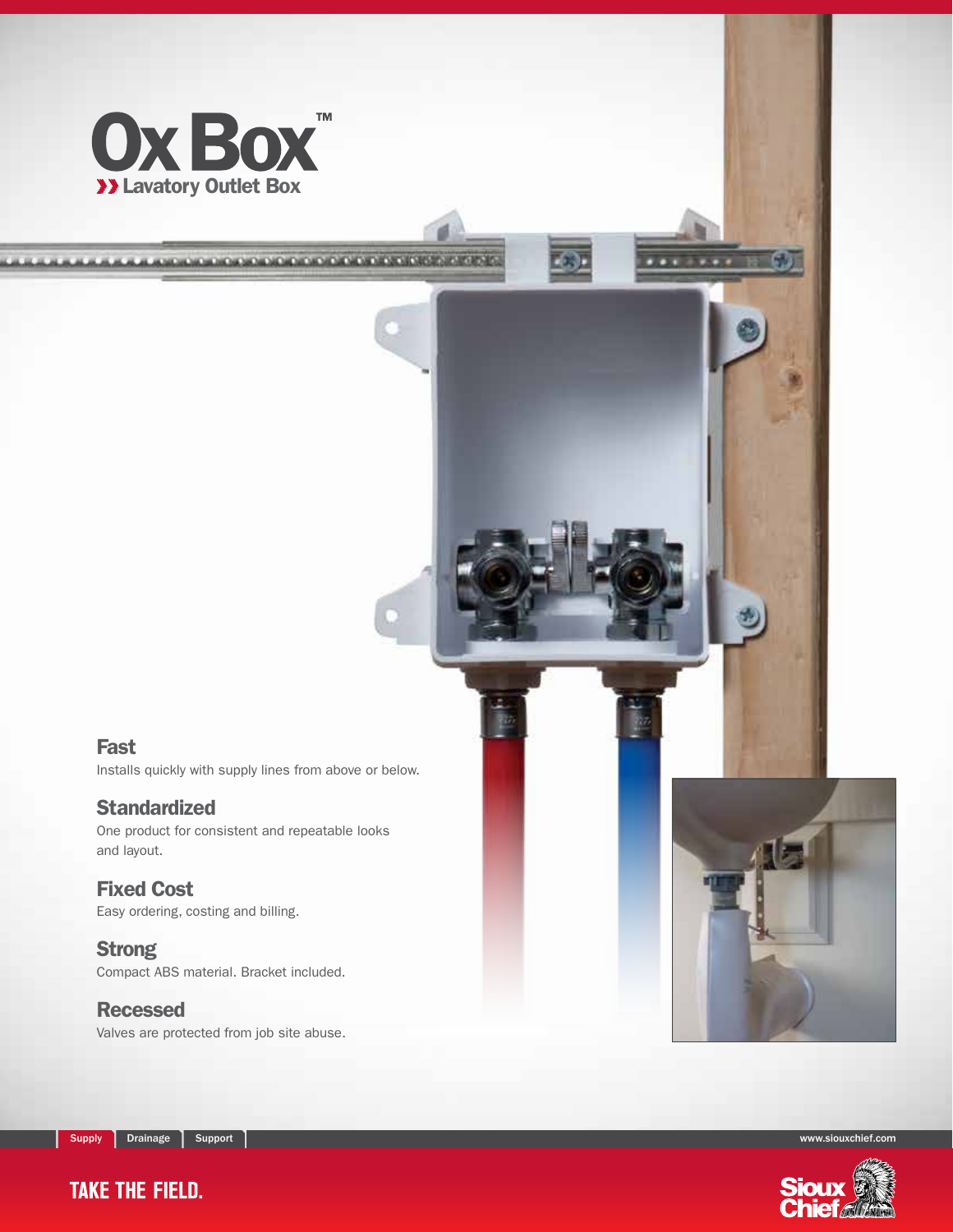# Installation Comparison

#### Traditional Installation

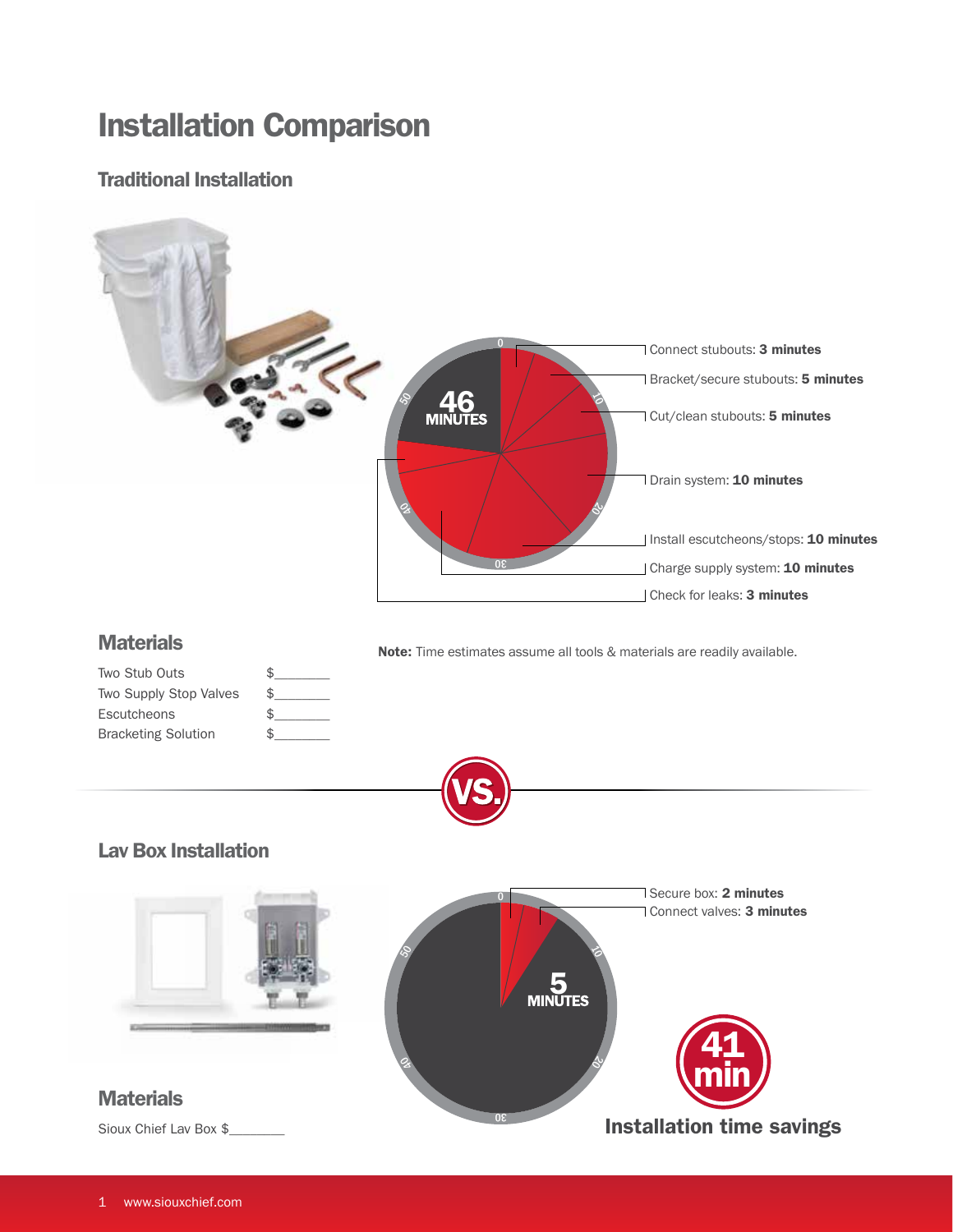# Features & Benefits



#### Simple

One product, one frame. Easy sourcing, planning, costing and bidding.

### Fast

Eliminates multiple touches. Eliminates the system drain-down, recharging and leak detection steps.



## **Savings**

Material savings and labor savings transition variable costs into a known and reduced fixed cost.



### **Consistent**

Standardized finish and valve layout every time. Every installation will look the same.

# **Strong**

The box acts as the bracket. Added support bar protects the box during the drywall installation.



## **Quality**

High quality valves and materials including highly durable ABS. Brass alloy is no lead, dezincification-resistant and stresscorrosion cracking-resistant.

# Installation Options





# Liability vs. Warranty Reduced chance for leak. Typical joints that are made during the finish phase are replaced by a warranteed product.





#### **Maintenance**

OxBox System

Valve seats can be replaced if fouled by debris.

All OxBox products have one frame size.



## Made in USA

The OxBox is made in the USA from top quality materials, including no lead valves.

### Rough-In Install

Boxes eliminate valve installation at finish, reducing the chance for leak.



Installs on or between studs **Installs** with supply from above or below

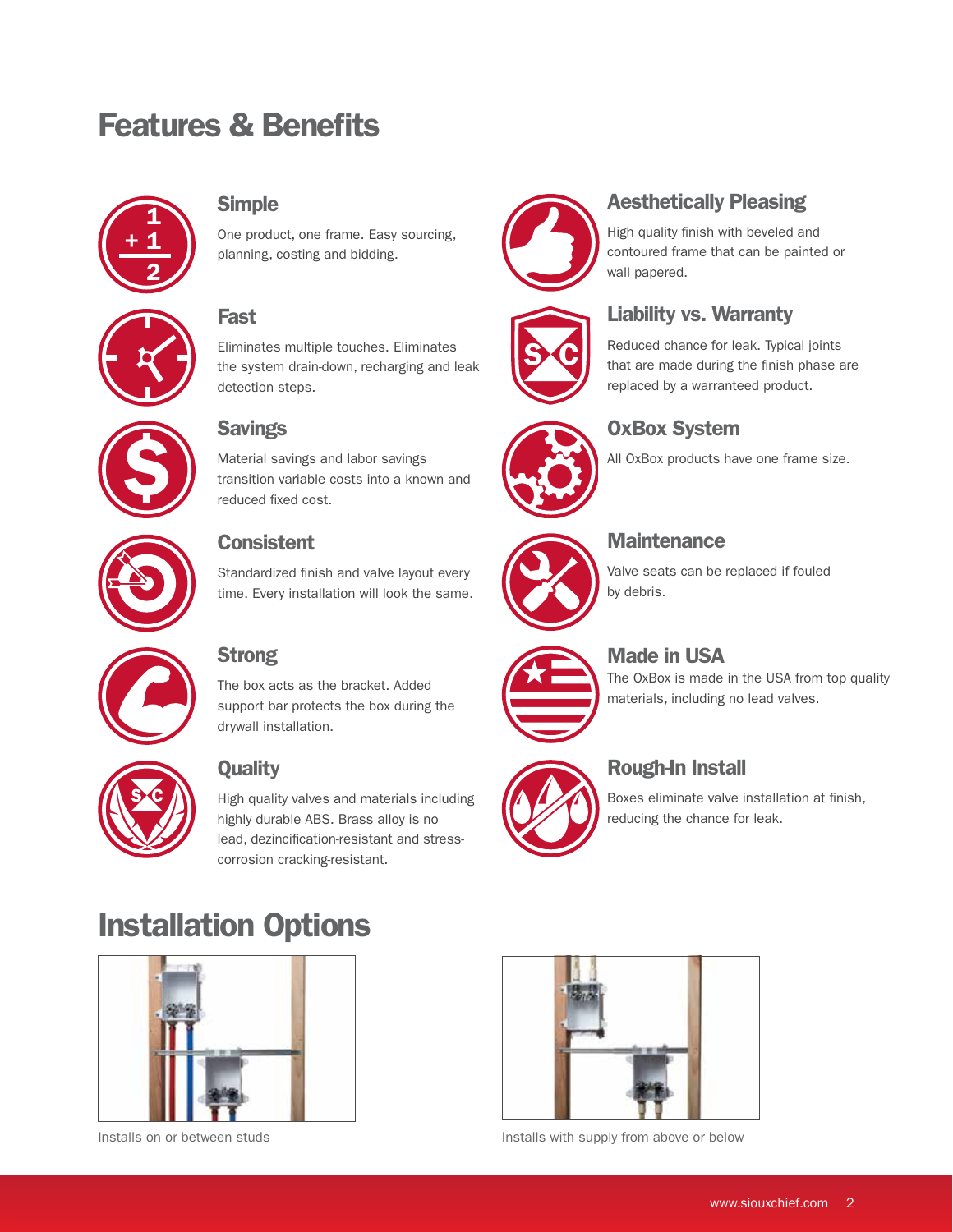**The consistent and repeatable installations and look of** the OxBox Lav Box was enticing. Its comparative time and material cost savings over traditional installations just makes sense.

Tim Fortin John W Danforth Co Tonawanda, NYNailway Bracket Track Multiple bracketing Multiple bracketing options included options included Tabs Multiple bracketing options included Access Box Mini Rest Durable, high-impact Rest & pre-colored white ABS stands up to job site abuse Arrester Fire-Rated Option Valves available with ASSE Available for Fire-Rated 1010 certified MiniResters installations Box Clip Option Patented Box Clip can connect multiple Valve Outlet boxes together High quality service-able Made in the USA 1/4-turn valves Top quality materials Valve Valve Available with No Lead Valves comply with ASME A112.18.1 and dezincificationresistant valves Step One Step Two 究竟探望 Connection All industry-leading connection options available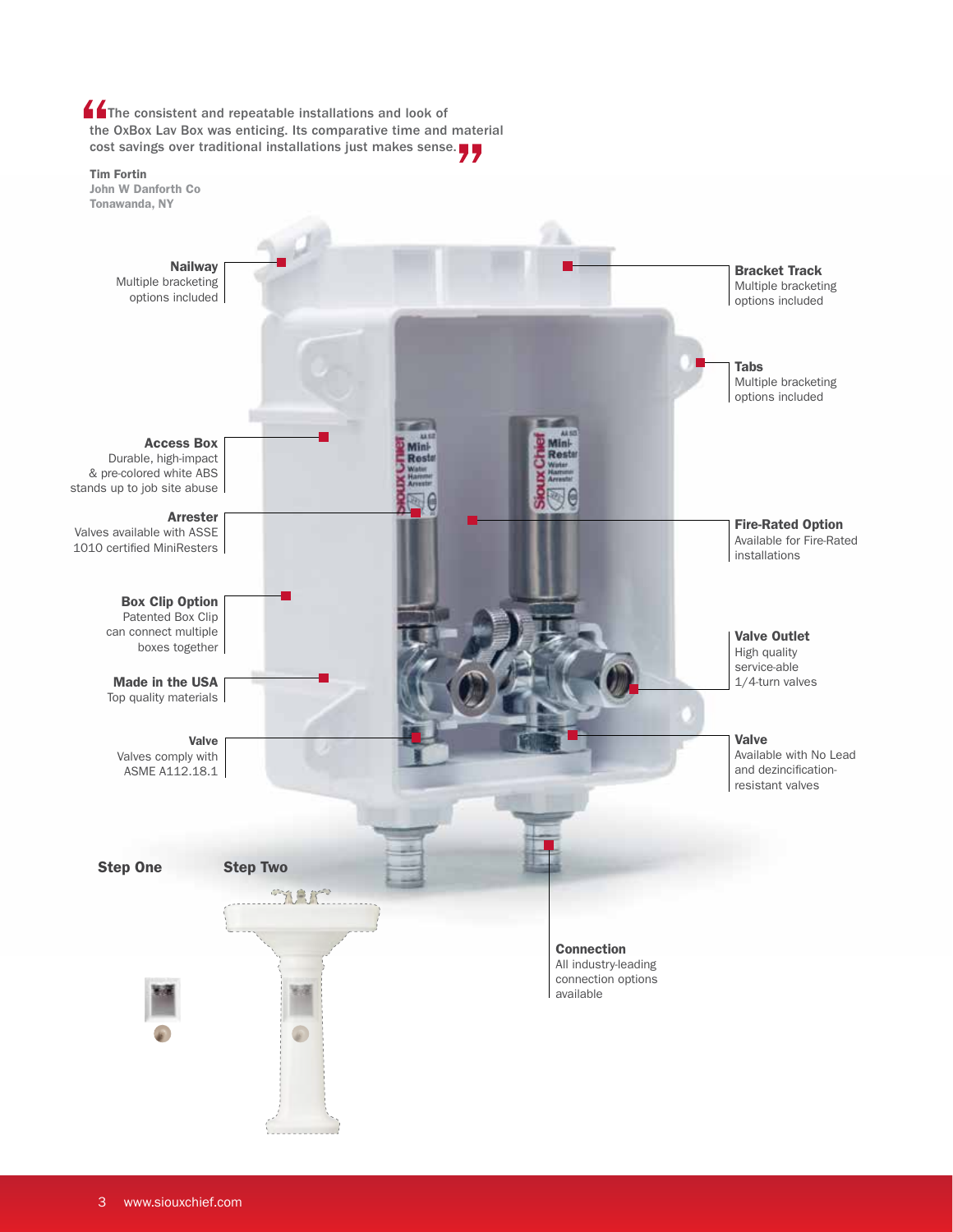# Options & Product Variations

#### Arrester Product or Standard

■ All boxes available in arrester options



#### No Lead Inlet Connections

- All common connection styles available
- $\blacksquare$  No lead valves are additionally dezincificationresistant and stress-corrosion cracking-resistant

### Rough-In Pack or Standard Pack

- All product is either offered with frame as standard pack or without frame as rough-in pack
- Rough-in packs ship separate from frames, keeping frames clean and secure until the job's end



696-G2001WF

### Fire-Rated or Regular

■ Fire-rated OxBox products are certified by Intertek/Warnock Hersey to the following:

#### ASTM E-814

#### **ASTM E-119**

2 hours (F),  $1\frac{1}{2}$  hours (T) for 2-hour design 1 hour (F), 31 min (T) for 1-hour design UL 1479

2 hours (F),  $1\frac{1}{2}$  hours (T) for 2-hour design 1 hour (F), 31 min (T) for 1-hour design CAN/ULC S115



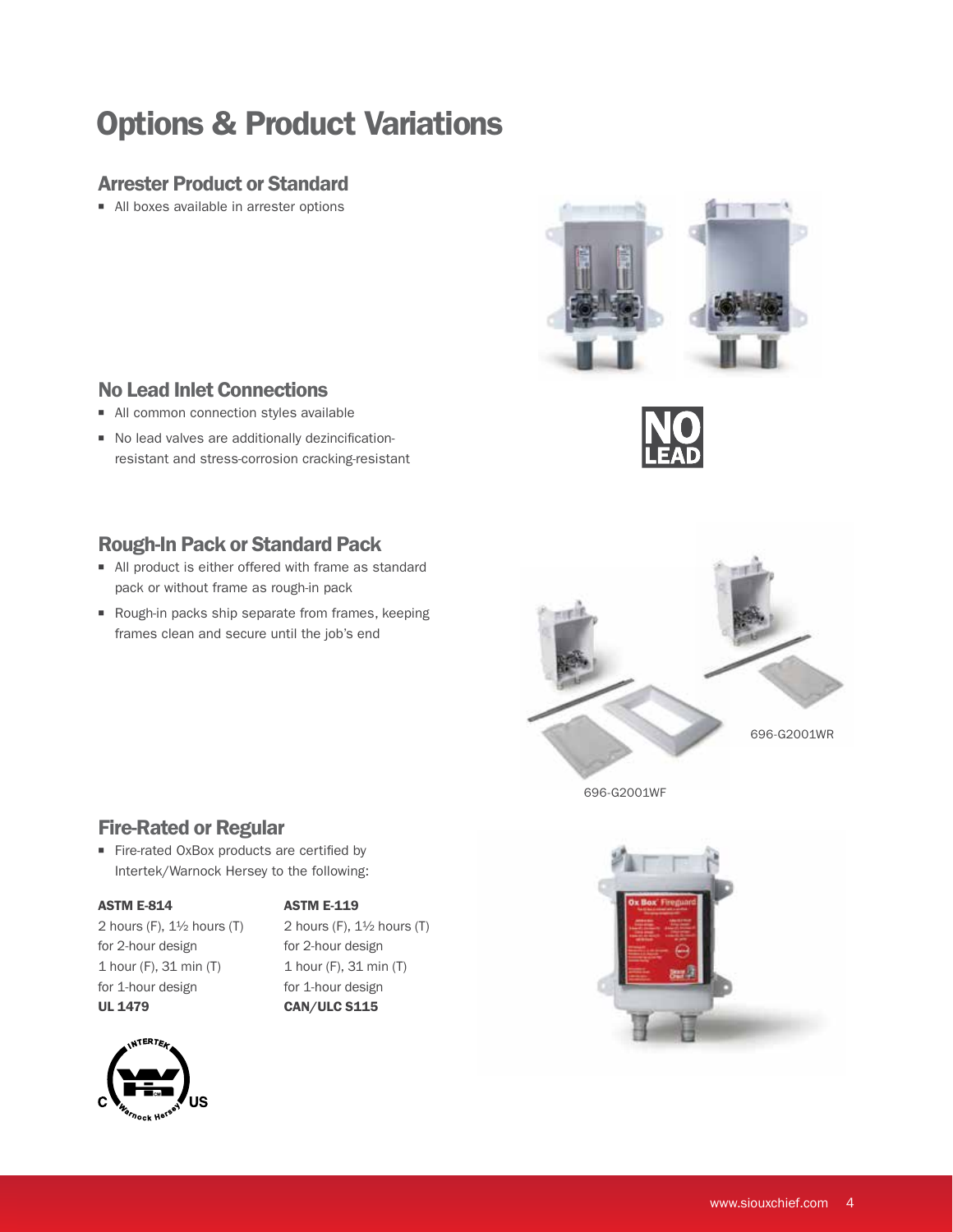# Accessories

#### Frame & Frame Inserts

- $\blacksquare$  The single frame is the same size for all OxBox access boxes
- Notched frame insert conceals the valves and inhibits tampering of valves, leaving hose access
- Frame and frame inserts can be painted or wall-papered to match room decor



#### Frame Extensions

**Caps** 

Debris Cover

Box Clip

- Add  $1/2$ " of additional depth per extension
- Frame extensions can be stacked
- Perfect for attaching frame past the gap between the wall and cabinet back

**n** Protect valves from undesired operation ■ Brass caps with gasket for testing and valve operation protection

■ Provided to protect OxBox from drywall dust and debris



696-EX







**BARRA AND ANNOUNCE** 

### Sliding Support Bracket

■ Use to strengthen an installation or connect multiple boxes

- **u** Used to affix box between studs
- **n** Provides protection from drywall installers

■ Tab folds into metal stud cavity for added rigidity

■ Adjustable length from 9" to 18"

520-09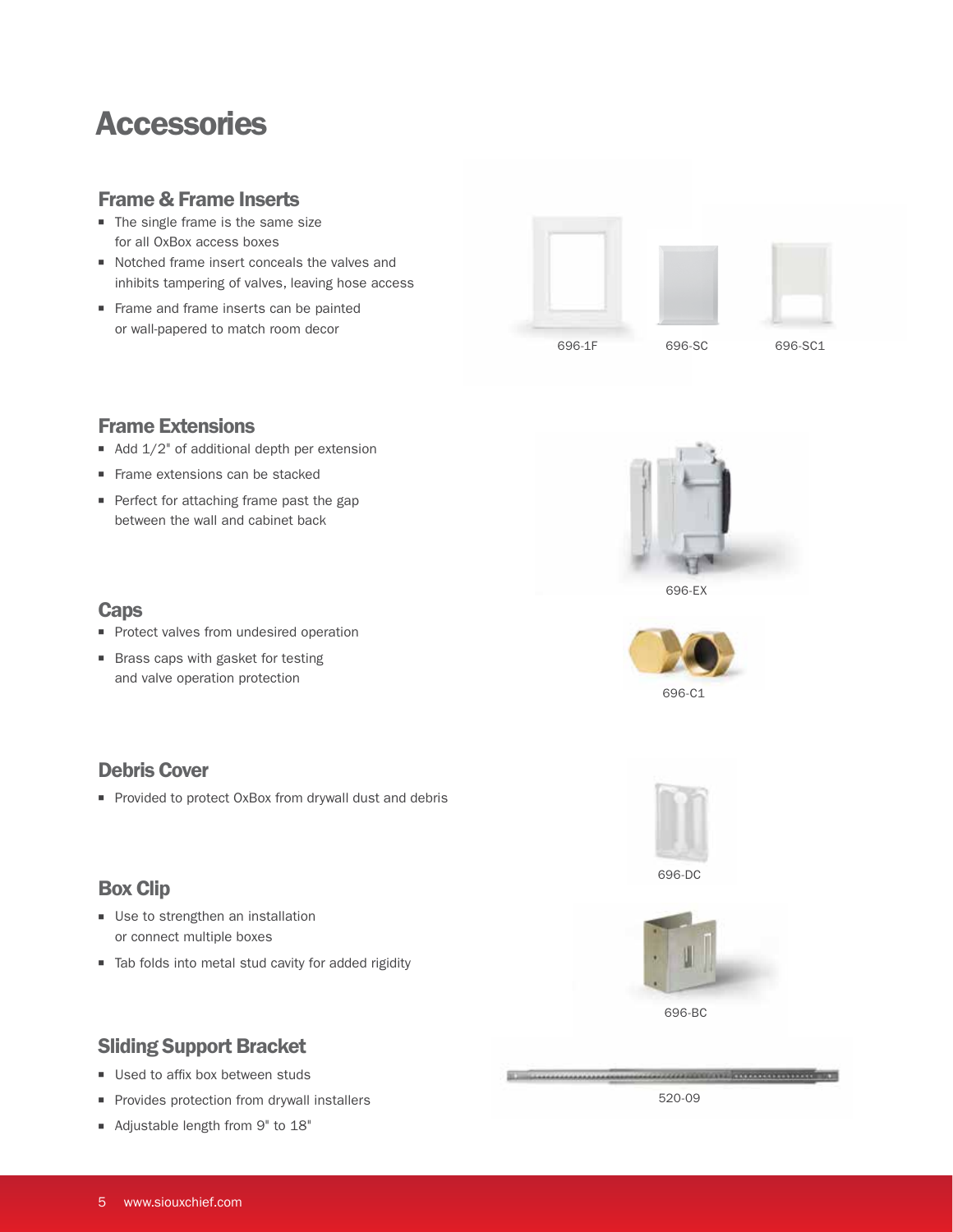# Application Variations & Layout Options

### Kitchen Sink

 $\blacksquare$  Couple Lav box with a single 3/8" compression or 3/4" hose water service box for all supply needs



# The OxBox System

#### Side x Side Lav

- Perfect for residential or commercial applications
- Compact box size allows for multiple boxes & drainage in one stud bay